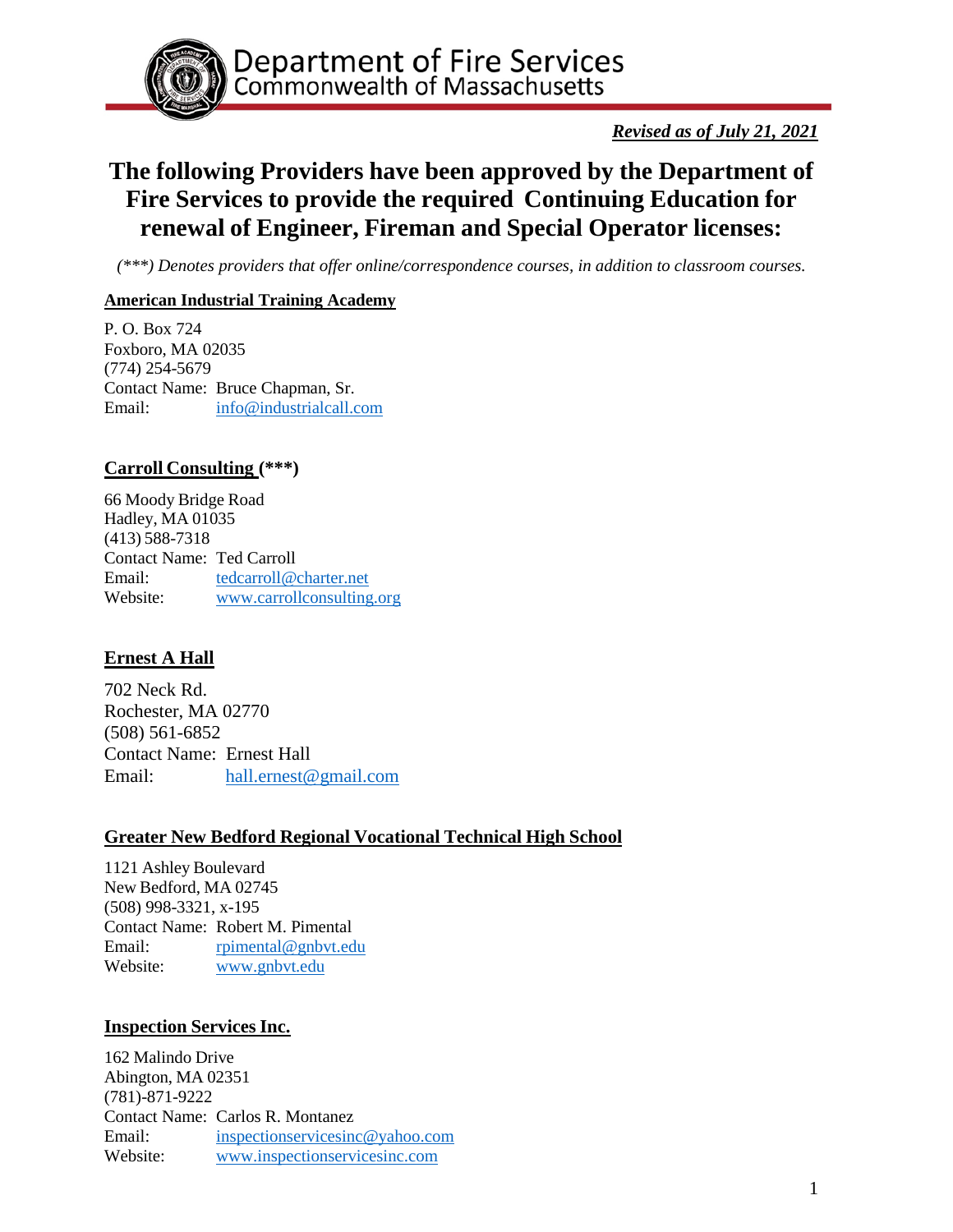#### **IUOE Local 877**

609 Neponset St., Unit 3 Canton MA 02021 (781) 769-1877 Contact Name: John Kilduff Contact Name: Chrissy Hogeland Email: [jkilduff@local877.org](mailto:jkilduff@local877.org) Email: [chrissy@local877training.org](mailto:chrissy@local877training.org) Website: [www.iuoelocal877.org](http://www.iuoelocal877.org/)

#### **Joe Santucci Consulting**

477 Walnut Street North Adams MA 01247 (413) 772-9617 Contact Name: George "Joe" Santucci Email: [joesantucciconsulting@gmail.com](mailto:joesantucciconsulting@gmail.com)

#### **Massachusetts College of Liberal Arts**

375 Church Street North Adams, MA 01247 (413) 662-5559 Contact Name: George J. Santucci Email: [g.santucci@mcla.mass.edu](mailto:g.santucci@mcla.mass.edu)

## **MA & RI School of Boiler Operations, Inc. (MARISBO)**

P. O. Box 637 Assonet, MA 02702 (508) 789-2963 Contact Name: Robert H. Whalley Jr (774) 644-9505 Email: [robertwhalley@hotmail.com](mailto:robertwhalley@hotmail.com) Contact Name: Dann Boyer Email: [dboyer97@comcast.net](mailto:dboyer97@comcast.net) Website: [www.marisbo.com](http://www.marisbo.com/)

#### **Massachusetts Maritime Academy**

101 Academy Drive Buzzards Bay, MA 02532 (508) 830-5000, x-2074 Contact Name: Carlos R. Montanez Email: [cmontanez@maritime.edu](mailto:cmontanez@maritime.edu) Website: [www.maritime.edu](http://www.maritime.edu/)

#### **National Association of Power Engineers – Chapter 4 (\*\*\*)**

National Association of Power Engineers 1 Springfield Street Chicopee, MA 01013 (413) 592-NAPE (6273) Contact Name: Anthony F. Lucia Jr Email: [aflucia@comcast.net](mailto:aflucia@comcast.net) Website: [www.powerengineers.com](http://www.powerengineers.com/)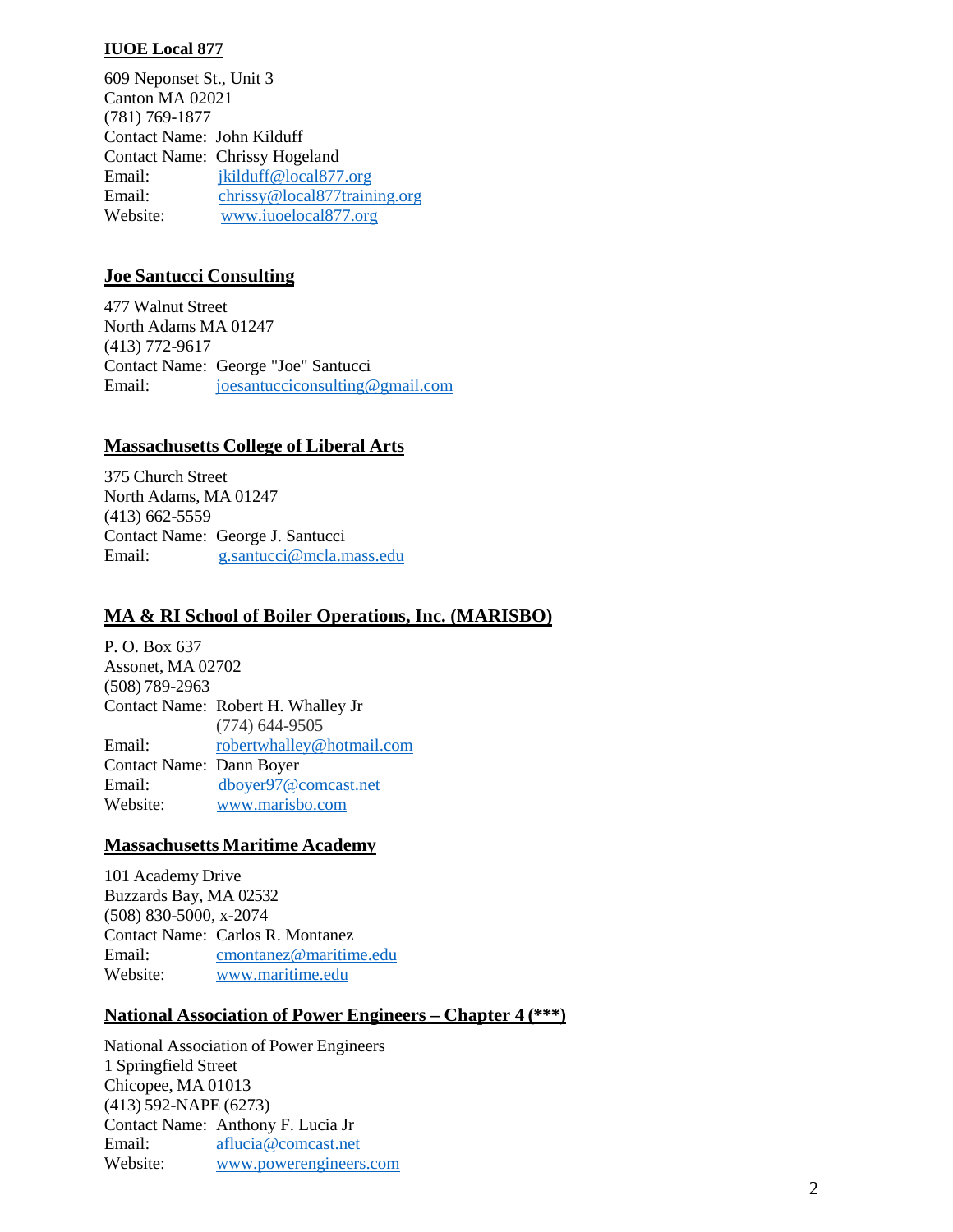# **RTF Consulting 6-Hour Continuing Education Program for Special Operators Licenses** *only*

P.O. Box 850269 Braintree, MA 02185 (781) 789-7714 Contact Name: Rick T. Feeney Email: [rfeeney@rtf-consulting.net](mailto:rfeeney@rtf-consulting.net)

# **Technology Learning Center LLC (\*\*\*)**

11 Buffum Dam Rd Oxford, MA 01540 (508) 987-1852 Contact Name: Antoine Chamoun Email: [tony@tlcedu.com](mailto:tony@tlcedu.com)<br>Website: www.tlcedu.com [www.tlcedu.com](http://www.tlcedu.com/)

# **The Peterson School (\*\*\*)**

350 University Avenue Westwood, MA 02090 (781) 320-3292 Contact Name: Stacey Chisholm, Office Manager Email: [stacey@petersonschool.com](mailto:stacey@petersonschool.com) Website: [www.petersonschool.com](http://www.petersonschool.com/)

## **The Peterson School (\*\*\*)**

705 Plantation Street Worcester, MA 01605 (774) 823-3047 Contact Name: Wanda Mauro, Office Manager Email: [wmauro@petersonschool.com](mailto:wmauro@petersonschool.com) Website: [www.petersonschool.com](http://www.petersonschool.com/)

## **The Peterson School (\*\*\*)**

25 Montvale Avenue Woburn, MA 01801 (781) 938-5656 Contact Name: Leah Tildsley Email: [leah@petersonschool.com](mailto:leah@petersonschool.com) Website: [www.petersonschool.com](http://www.petersonschool.com/)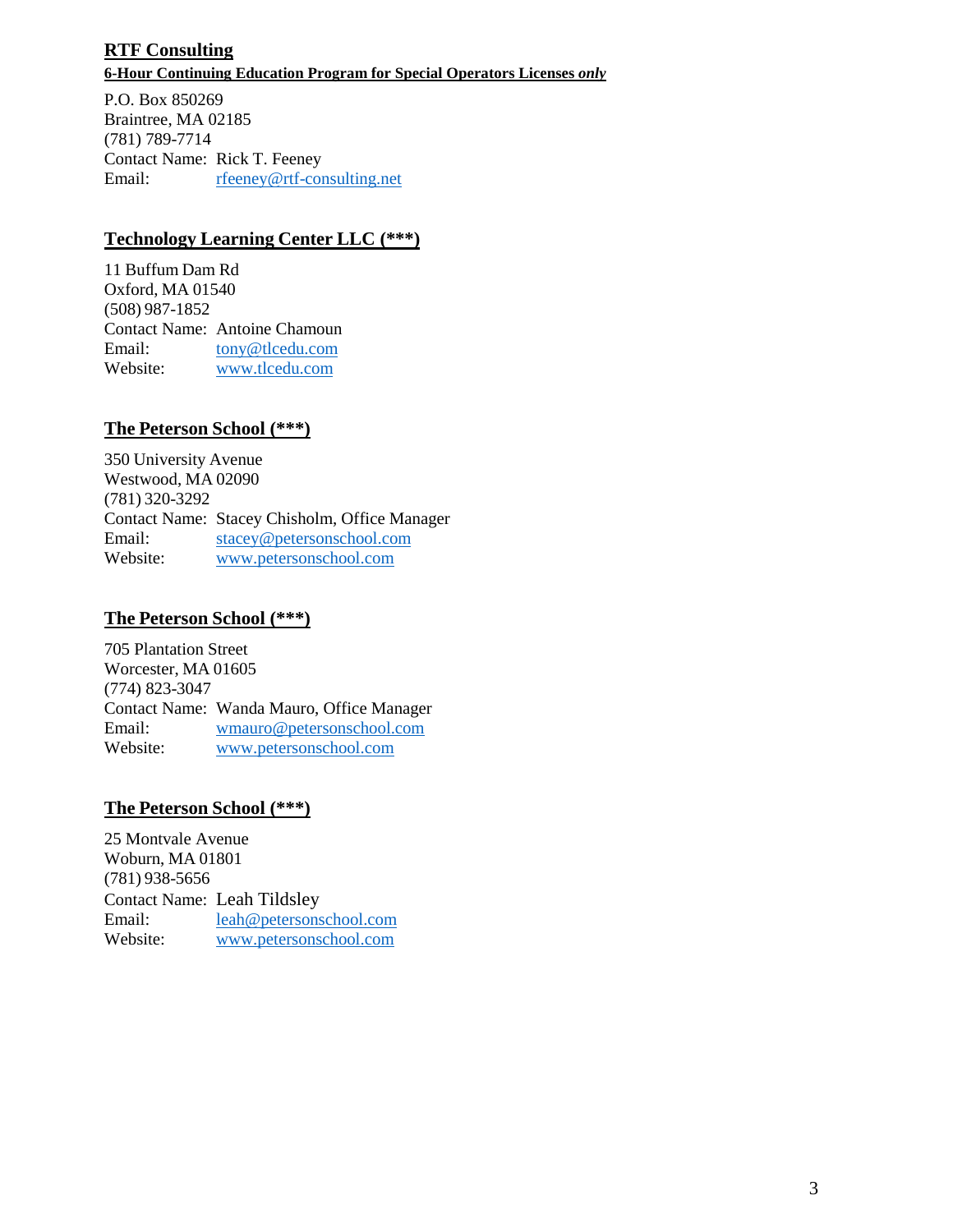# **The following Providers have been approved to provide Continuing Education for renewal of Engineer, Fireman and Special Operator licenses** *for employees of these locations only:*

## **Ashland Specialty Ingredients**

*(Private / In-house training program for employees only)*

238 South Main Street Assonet, MA 02702 (508) 824-5844 Contact Name: Joseph Stankiewicz Email: [jstankiewicz@sapphire-power.com](mailto:jstankiewicz@sapphire-power.com)

### **Braintree Electric Light Department**

*(Private / In-house training program for employees only)*

150 Potter Road Braintree, MA 02184 (781) 348-1161 Contact Name: George Hagg Email: [ghagg@beld.com](mailto:ghagg@beld.com)

## **Community Eco Power (Pittsfield)**

*(Private / In house training program for employees only)*

500 Hubbard Avenue Pittsfield, MA 01201 (413) 443-7373 Contact Name: Robert Rudolph Email: [rrudolph@cecopower.com](mailto:rrudolph@cecopower.com)

### **Community Eco Power (Springfield)**

*(Private / In house training program for employees only)*

188 M Street Agawam, MA01001 (413) 785-5120 Contact Name: Robert Rudolph Email: [rrudolph@cecopower.com](mailto:rrudolph@cecopower.com) Contact Name: E. Scott Porter Email: [sporter@cecopower.com](mailto:sporter@cecopower.com)

## **Covanta / Haverhill**

*(Private / In-house training program for employees only)*

100 Recovery Way Haverhill, MA 01835 (617) 653-0219 Contact Name: George Bakas Email: [gbakas@covanta.com](mailto:gbakas@covanta.com)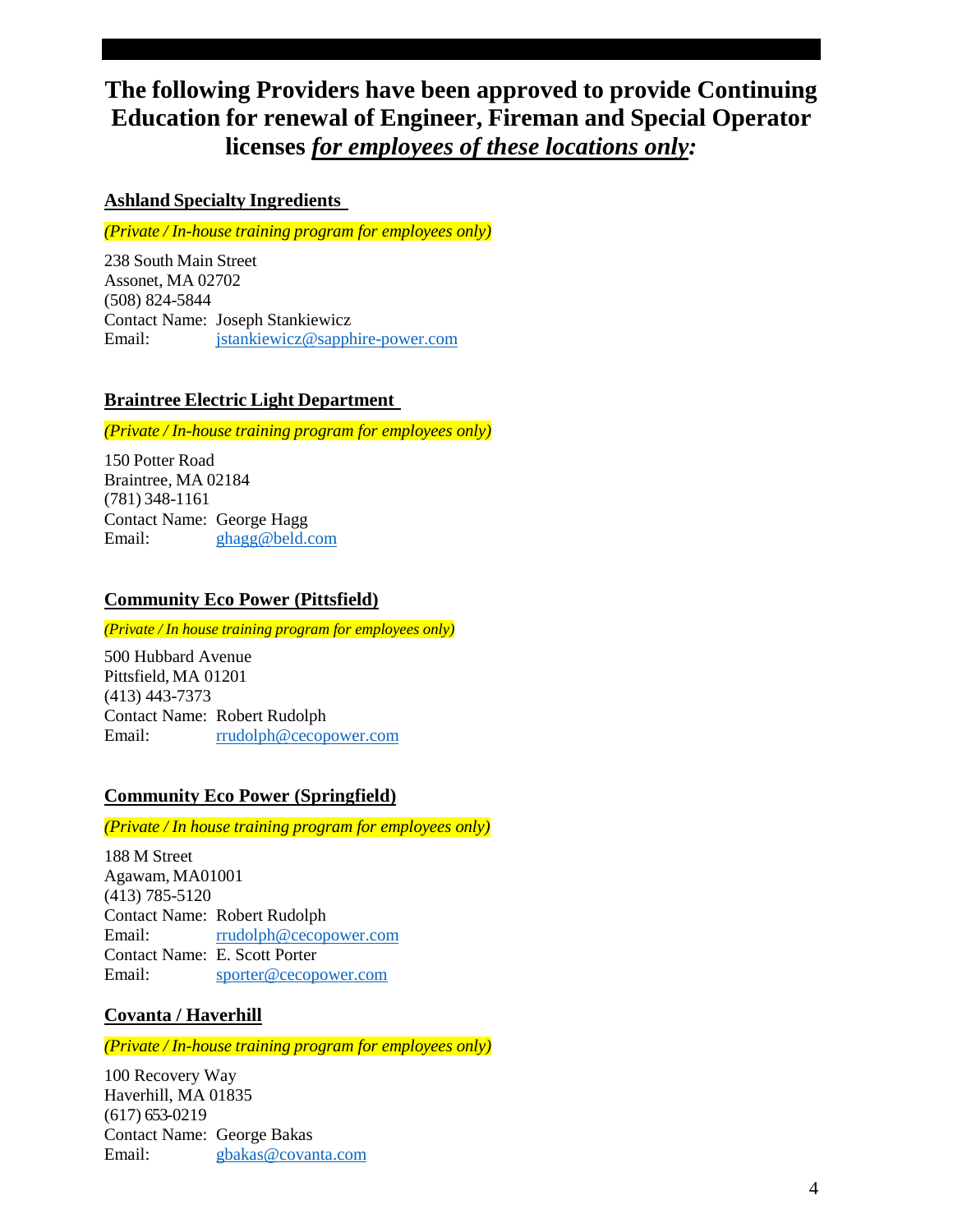# **Covanta / SEMASS**

#### *(Private / In-house training program for employees only)*

141 Cranberry Highway West Wareham, MA 02576 (508) 291-4400 Contact Name: Kevin Crimi Email: [kcrimi@covantaenergy.com](mailto:kcrimi@covantaenergy.com)

## **Crane Currency**

*(Private / In-house training program for employees only)*

30 South Street Dalton, MA 01226 (413) 684-6300 Contact Name: Paul J. Hebert Email: [PJHebert@cranecurrency.com](mailto:PJHebert@cranecurrency.com)

### **Dependable Cleaners**

*(Private / In house training program for employees only)*

320 Quincy Avenue Quincy, MA 02169 (781) 706-7941 Contact Name: John Buonpane Email: [jbuonpane@dependablecleaners.com](mailto:jbuonpane@dependablecleaners.com)

### **Dighton Power Associates**

*(Private / In house training program for employees only)*

1450 Somerset Avenue Dighton, MA 02715 (508) 669-5300, x-104 Contact Name: Robert V. Bach Email: [robert.bach@naes.com](mailto:robert.bach@naes.com)

### **Exelon Corporation**

*(Private / In-house training program for employees only)*

173 Alford Street Mystic Station 8 & 9 Charlestown, MA 02129 (978) 606-8284 Contact Name: John P. Rogers Email: [john.rogers@exeloncorp.com](mailto:john.rogers@exeloncorp.com)

### **MASSPOWER**

*(Private / In-house training program for employees only)*

750 Worcester Street Indian Orchard, MA 01151 (413) 731-6611, x-3018 Contact Name: Kim Bullough Email: [kim.bullough@dynergy.com](mailto:kim.bullough@dynergy.com)